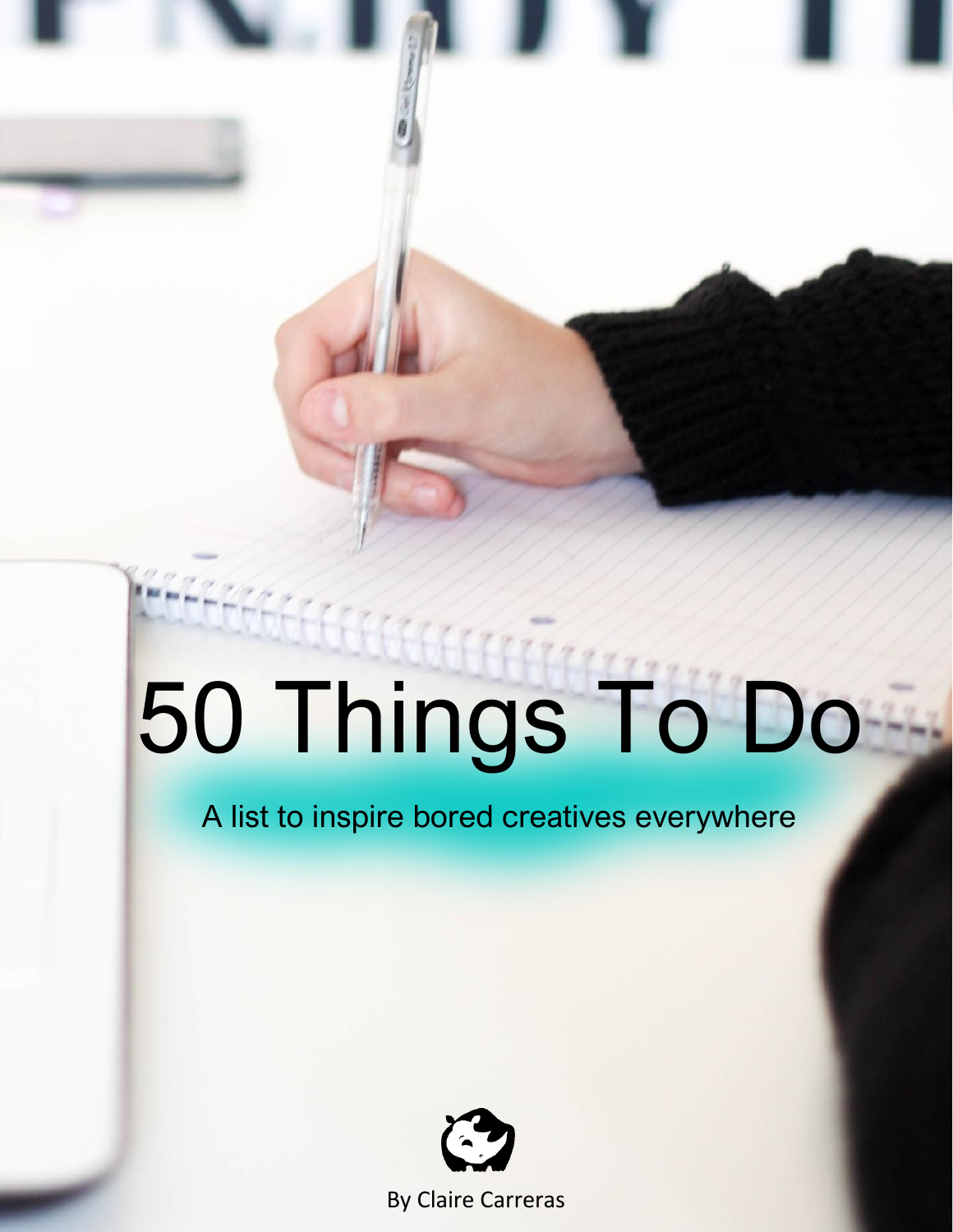## 50 Things To Do



- **1. Alter/mend clothes**
- **2. Catalog your favorite recipes**
- **3. Clean out purses and backpacks**
- **4. Color-coordinate your closet**
- **5. Explore food art**
- **6. Deep condition your hair**
- **7. Draw a picture of a made up animal**
- **8. Design a daily exercise chart**
- **9. Exfoliate**
- **10.Film a short tutorial**
- **11.Perfect an accent**
- **12.Invent a cartoon character**
- **13.Label and organize your pantry**
- **14.Learn a new dance move**
- **15.Learn another language**
- **16.Write a screenplay**
- **17.Take up origami**
- **18.Learn to use a new computer program**
- **19.Listen to a podcast**
- **20.Make and share crossword puzzles**
- **21.Minimize unused items in the home**
- **22.Organize receipts and tax papers**
- **23.Organize the junk closet**
- **24.Organize your computer files**
- **25.Organize your electronic cables**
- **26.Paint a picture of the foods in your fridge**
- **27.Start a list of names for cats**
- **28.Invent new star constellations**
- **29.Plan a future getaway**
- **30.Play a board game**
- **31.Play with makeup**
- **32.Polish & clean jewelry**
- **33.Practice yoga**
- **34.Practice controlled breathing**
- **35.Re-read old textbooks**
- **36.Scrapbook**
- **37.See how long you can plank**
- **38.Sing a song that came out in the year you were born**